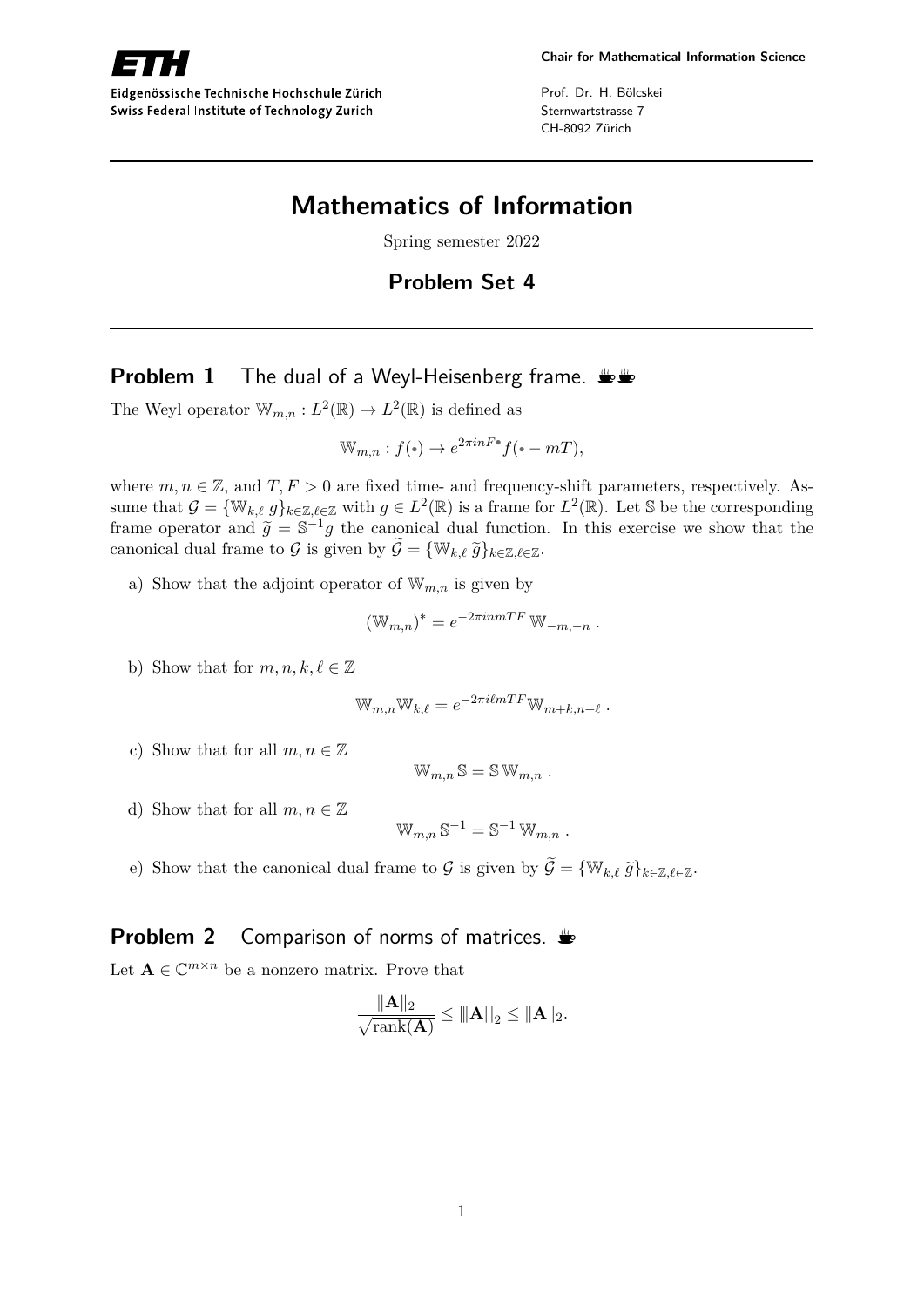#### **Problem 3** Coherence of a matrix.  $\triangleq$

Let  $\mathbf{A} \in \mathbb{C}^{m \times m}$  and  $\mathbf{B} \in \mathbb{C}^{m \times m}$  be unitary matrices. We recall that the coherence of a matrix  $\mathbf{M} \in \mathbb{C}^{m \times n}$  with columns  $\{\mathbf{m}_1, \dots, \mathbf{m}_n\}$  which are  $\|\cdot\|_2$ -normalized to 1, is defined as

$$
\mu(\mathbf{M}) \coloneqq \max_{i \neq j} \left|\mathbf{m}_i^H \mathbf{m}_j\right|.
$$

- a) Let  $\mathbf{U} = \mathbf{A}^H \mathbf{B}$ . Prove that **U** is unitary.
- b) Prove that  $\mu([\mathbf{A} \ \mathbf{B}]) = \mu([\mathbf{I} \ \mathbf{U}]) = \max_{i,j} |\mathbf{U}_{i,j}|$ , where **I** is the identity matrix.
- c) Prove that  $\frac{1}{m} \leq \mu^2([I \t U]) \leq 1$  and provide examples for which the inequalities are tight.

#### **Problem 4** Operator norm of orthogonal projections.  $\mathbf{L}$

Let  $\mathbf{U} \in \mathbb{C}^{m \times m}$  be a unitary matrix and  $\mathcal{P}, \mathcal{Q} \subseteq \{1, \ldots, m\}$  be index sets. We further define, as in the lecture, the orthogonal projection

$$
\mathbf{P}_{\mathcal{Q}}(\mathbf{U})\coloneqq \mathbf{U}\mathbf{D}_{\mathcal{Q}}\mathbf{U}^{H}
$$

on the subspace  $W^{U,Q}$ , where, given an index set  $\mathcal{I} \subseteq \{1,\ldots,m\}$ ,  $\mathbf{D}_{\mathcal{I}} \in \mathbb{C}^{m \times m}$  denotes the diagonal matrix with

$$
(\mathbf{D}_{\mathcal{I}})_{i,i} = \begin{cases} 1, & \text{if } i \in \mathcal{I}, \\ 0, & \text{otherwise.} \end{cases}
$$

- a) Prove that  $\|\mathbf{P}_{\mathcal{Q}}(\mathbf{U})\mathbf{D}_{\mathcal{P}}\|_2 = \|\mathbf{D}_{\mathcal{P}}\mathbf{P}_{\mathcal{Q}}(\mathbf{U})\|_2.$
- b) Prove that  $\|\mathbf{D}_{\mathcal{P}}\mathbf{P}_{\mathcal{Q}}(\mathbf{U})\|_2 = \max_{\mathbf{x}\in\mathcal{W}^{\mathbf{U}},\mathcal{Q}\setminus\{0\}}\frac{\|\mathbf{x}_{\mathcal{P}}\|_2}{\|\mathbf{x}\|_2}$  $\frac{\|\mathbf{x}_{\mathcal{P}}\|_2}{\|\mathbf{x}\|_2}.$

#### **Problem 5** Uncertainty Principle (Exam 2021, Problem 3). WE

In this problem, we derive a continuous-time version of an uncertainty relation presented in the lecture: the so-called Donoho-Stark uncertainty principle. Specifically, we consider a complexvalued signal  $f \in L^1(\mathbb{R}) \cap L^2(\mathbb{R})$  of unit  $L^2$ -norm, i.e.,  $||f||_2 = 1$  and write  $\hat{f}$  for its Fourier transform. We further introduce the time-limiting operator  $P_{\tau}$  and the frequency-limiting operator  $P_W$ , defined as

$$
(P_{\mathcal{T}}f)(t) = \mathbb{1}_{\mathcal{T}}(t)f(t)
$$
 and  $(P_{\mathcal{W}}f)(t) = \int_{\mathcal{W}} e^{2\pi iwt} \hat{f}(w)dw$ ,

where  $\mathcal T$  and  $\mathcal W$  are bounded subsets of  $\mathbb R$ , and  $\mathbb 1_{\mathcal T}$  is the indicator of  $\mathcal T$ , i.e.,

$$
\mathbb{1}_{\mathcal{T}}(t) = \begin{cases} 1, & \text{if } t \in \mathcal{T}, \\ 0, & \text{otherwise.} \end{cases}
$$

Further, the signal *f* considered is  $\varepsilon_T$ -concentrated to T and  $\varepsilon_W$ -concentrated to W according to

$$
||f - P_{\mathcal{T}}f||_2 \leq \varepsilon_{\mathcal{T}} \quad \text{and} \quad ||f - P_{\mathcal{W}}f||_2 \leq \varepsilon_{\mathcal{W}}.
$$

For the operator *P*, we write  $||P||_{2\to 2} := \sup_{||q||_2=1} ||Pg||_2$  for its operator norm.